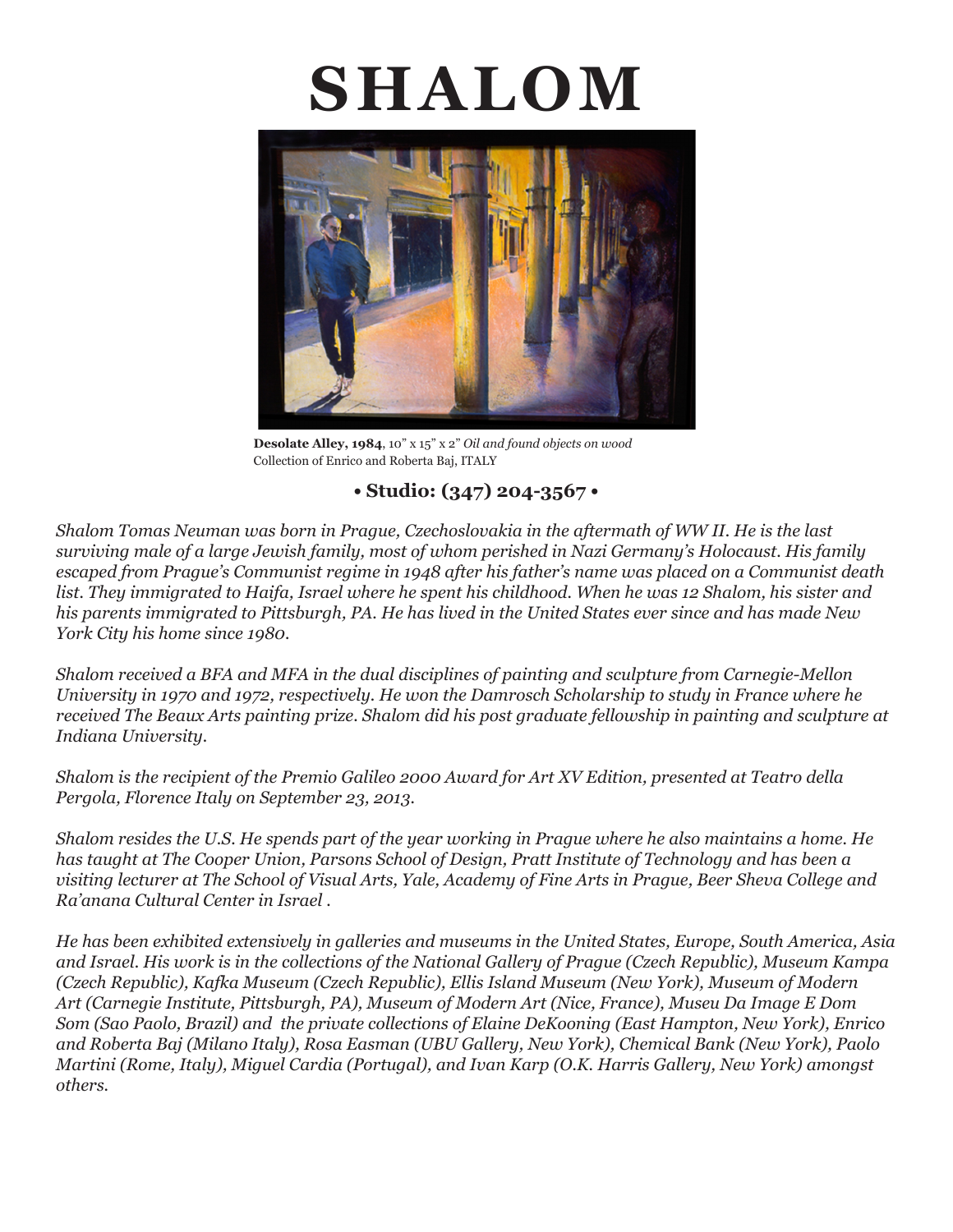# **Partial Exhibitions List, 2009 - 2021** (*\* denotes solo exhibition*)

| 11.22 | Van Der Plas Gallery, NYC*                                                       |
|-------|----------------------------------------------------------------------------------|
| 10.22 | The Academy of Fine Arts, Warsaw, Poland*                                        |
| 09.22 | Galerie Orbis pictus, Paris, France*                                             |
| 05.22 | Atelier Saint-Honore, Paris, France                                              |
| 04.22 | Whitney Museum of American Art 2022 Biennial - Drawing on exhibit                |
| 02.22 | County Art Museum, Liberec, CZ                                                   |
| 10.21 | Glass Museum, Nový Bor, CZ (2021 Glass Symposium)                                |
| 01.21 | Galerie Art Praha, Prague, CZ*                                                   |
| 10.20 | Van Der Plas Gallery, NYC                                                        |
| 09.20 | Galerie Art Praha, Prague, CZ*                                                   |
| 08.19 | Parnu Town Hall Gallery, Parnu, Estonia*                                         |
| 01.19 | Connexion Gallery, Easton, PA                                                    |
|       |                                                                                  |
| 07.18 | Továrna, Prague, CZ*                                                             |
| 01.18 | Galeria Pryzmat, Kraków, Poland*                                                 |
| 09.17 | The Ghetto Museum of Terezin Memorial, Terezin, CZ                               |
| 05.17 | Venice Biennale, Venice, Italy                                                   |
| 01.17 | Gallery On the Fence, Tel Aviv, Israel                                           |
| 01.17 | Czech Embassy in Tel Aviv, Tel Aviv, Israel                                      |
| 12.16 | Art Workshop Gallery, Yavne, Israel                                              |
| 12.16 | Atelier Myszkowski Galeria Sztuki Nowoczesnej, Poznan, Poland*                   |
| 11.16 | BWA Gallery, Jelenia Gora, Poland*                                               |
| 10.16 | Van Der Pas Gallery, NYC                                                         |
| 09.16 | Van Der Plas Gallery, NYC                                                        |
| 06.16 | Fusionism Event, Hostka, CZ                                                      |
| 06.16 | Van Der Plas Gallery, NYC                                                        |
| 03.16 | ART PRAGUE 2016 15th International Contemporary Art Fair, Prague, Czech Republic |
| 03.16 | Swan Prague Festival, Prague, Czech Republic                                     |
| 06.15 | Millenium Gallery, Prague, Czech Republic                                        |
| 08.14 | Kinyon Ofer, Ramat Aviv, Israel                                                  |
| 07.14 | Galerie Millenium, Prague, Czech Republic                                        |
| 05.14 | <b>FusionArts Museum, NYC</b>                                                    |
| 04.14 | Kunstpavillon im Alten Botanischen Garten, Munich, Germany                       |
| 04.14 | Musee des deaux-arts de Mont Saint Hillaire, Canada*                             |
| 04.14 | Grave Gallery, Victoriaville, Canada*                                            |
| 12.13 | City Gallery, Kfar Yassif, Israel*                                               |
| 10.13 | Space Womb Gallery, NYC                                                          |
| 10.13 | B1 Center for Contemporary Design, Prague, CZ                                    |
| 10.13 | Stanza Museo Fusionism, Teatro della Pergola, Florence, Italy*                   |
| 09.13 | Fondazione Premio Galileo 2000, Florence, Italy                                  |
| 06.13 | B1 Center for Contemporary Design, Prague, CZ                                    |
| 05.13 | Venice Biennale, Kenyan Pavilion, Venice, Italy                                  |
| 05.13 | Venice Biennale, Artlife Contemporary Gallery, Venice, Italy                     |
| 05.13 | New Museum, New York, NY                                                         |
| 04.13 | Galerie Umeni, (GUD) Prague, CZ                                                  |
| 03.13 | Milton J. Weill Gallery, 92 Street Y, New York, NY                               |
| 10.12 | Tina b. Festival, Klemantinum, Prague, CZ                                        |
| 06.12 | Anlässlich der Documenta13, Kassel, Germany                                      |
| 06.12 | Gate Gallery, Prague, CZ<br>Tatra Gallery, Slovakia                              |
| 05.12 |                                                                                  |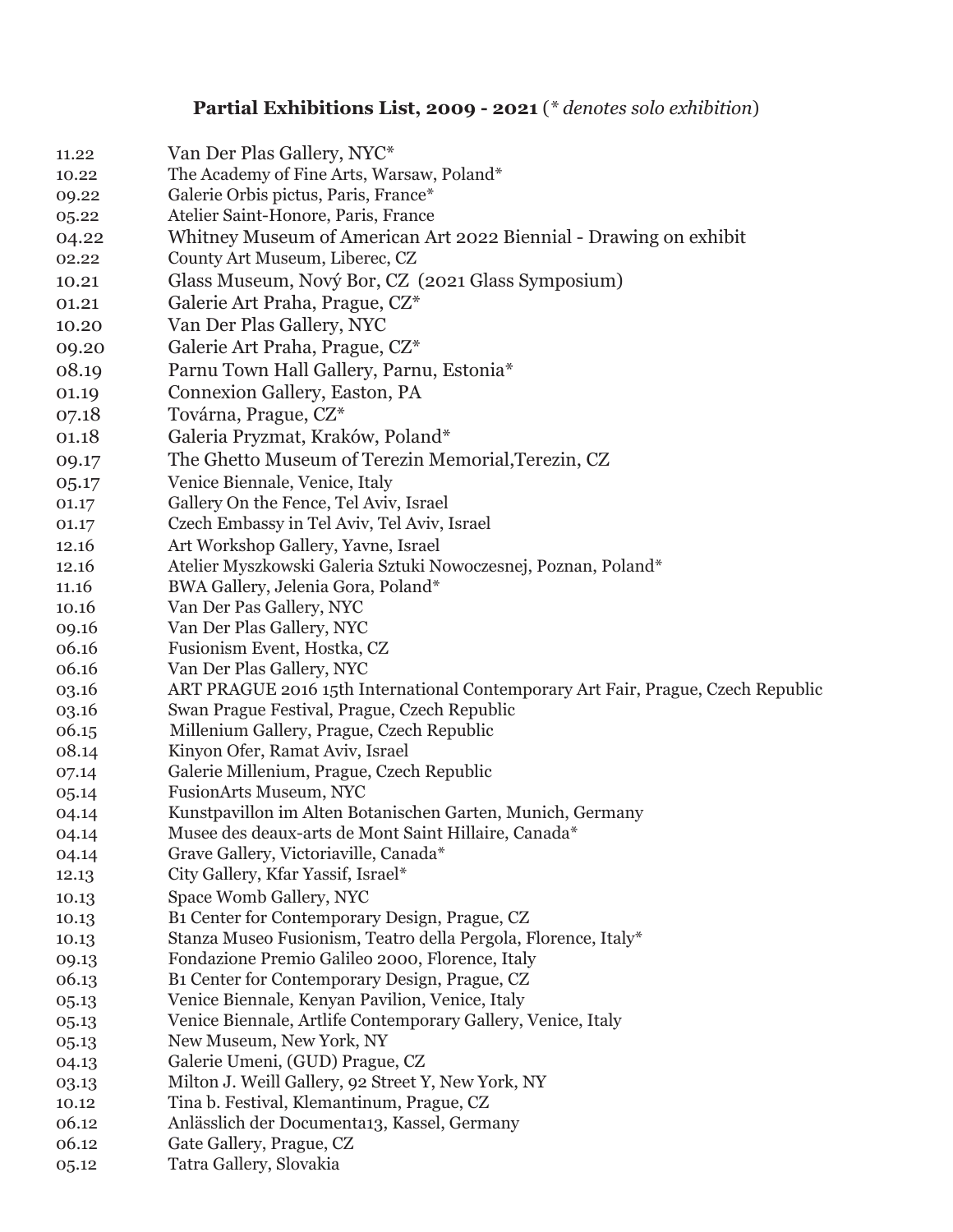| 04.12 | Galerie Umeni, Prague, CZ                                               |
|-------|-------------------------------------------------------------------------|
| 03.12 | Space Womb Gallery, L.I.C., NY                                          |
|       |                                                                         |
|       |                                                                         |
| 01.12 | Lambert Fine Arts, NYC*                                                 |
| 11.11 | Grave Gallery, Quebec, Canada*                                          |
| 09.11 | American Center in Prague, CZ*                                          |
| 09.11 | Tina b. Festival, Prague, CZ*                                           |
| 09.11 | Gallery La Femme, Prague, CZ*                                           |
| 09.11 | Jewish Museum, Prague, CZ (outdoor installation)                        |
| 09.11 | National Gallery in Prague, Holesovice, CZ*                             |
| 04.11 | Space Womb Gallery, NYC                                                 |
| 09.10 | National Gallery of Prague, CZ (Permanent Collection)                   |
| 06.10 | Space Womb Gallery, NYC*                                                |
| 05.10 | Neri Blumenfeld Wizo Academy Galleries, Haifa, Israel                   |
| 05.10 | Jerusalem Theatre, Jerusalem Performance Art Center, Jerusalem, Israel* |
| 05.10 | Atelier Belziger, Berlin, Germany                                       |
| 03.10 | Space Womb Gallery, NYC                                                 |
| 01.10 | FusionArts Museum, NYC*                                                 |
| 11.09 | Blurrr 5, Contemporary Art Center, Tel Aviv, Israel                     |
| 11.09 | Machon Hamayim Gallery, Givatayim, Israel*                              |
| 06.09 | 2009 Venice Biennale (Israeli exhibition), Venice, Italy                |
| 01.09 | FusionArts Museum* (dual solo exhibitions)                              |
| 09.08 | CV Gallery, Woodstock, NY                                               |
| 04.08 | National Museum, Yaoundé, Camaroon, Africa                              |
| 04.08 | Gallery Africrea, Yaoundé, Camaroon, Africa                             |
| 04.08 | Oyenga Cultural Space, Yaoundé, Cameroon, Africa                        |
| 02.08 | Ginza Art & Concept Laboratory, Tokyo, Japan                            |
| 02.08 | Cargo Gallery, Paris, France                                            |
| 01.08 | FusionArts Museum* (dual solo exhibitions)                              |
| 12.07 | DRAP Art 07, Barcelona, Spain                                           |
| 05.07 | Cargo Gallery, Paris, France                                            |
| 03.07 | Pratt Manhattan Galleries, NYC*                                         |
| 11.06 | <b>FusionArts Museum, NYC</b>                                           |
| 10.06 | Ginza Art Gallery, Tokyo, Japan                                         |
| 06.06 | Chateau de Chevigny, Burgundy, France                                   |
| 05.06 | City Hall, Paris, France                                                |
| 04.06 | Grey Gallery, NYC                                                       |
| 03.06 | Victory Hall, Jersey City, NJ                                           |
| 03.06 | Musée de l'Homme, Paris, France                                         |
| 02.06 | PLP Gallery, NYC                                                        |
| 10.05 | Creek Art Center, Shanghai, China                                       |
| 09.05 | <b>FusionArts Museum, NYC</b>                                           |
| 09.05 | ArtMap Gallery, Prague, Czech Republic                                  |
| 09.05 | ArtMap Gallery, Prague, Czech Republic                                  |
| 08.05 | The Ukrainian Museum of New York, NYC                                   |
| 07.05 | La Galleria d'arte ARTantide Lugano, Lugano, Switzerland*               |
| 04.05 | Mishima Eco Museum, Mishima, Japan                                      |
| 03.05 | FusionArts Museum, NYC*                                                 |
| 09.04 | Bedroom Gallery, Prague, Czech Republic*                                |
| 09.04 | Innerspaces Museum, Poland                                              |
| 08.04 | Outlaw Art Museum, NYC                                                  |
| 06.04 | Arsenal Galleries, Poland                                               |
| 06.04 | IF Museum/Inner Spaces Galleries, Poland                                |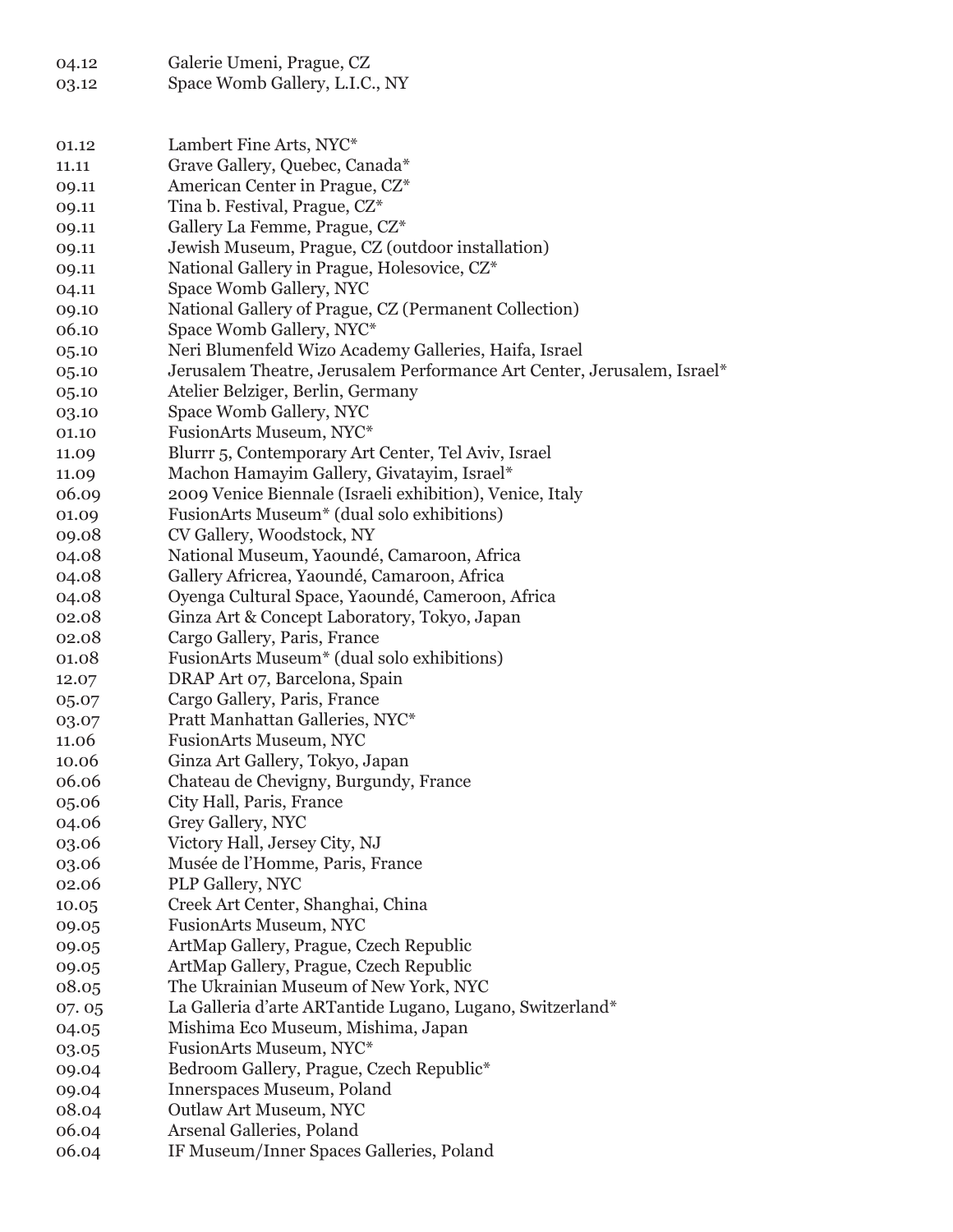| 04.04 | The Tank (Circuit Bending Festival), NYC*               |
|-------|---------------------------------------------------------|
| 02.04 | <b>FusionArts Museum, NYC</b>                           |
| 12.03 | Zimmerli Museum, New Brunswick, NJ                      |
| 10.03 | L.E.S.X. Gallery, NYC                                   |
| 09.03 | Para Globe Gallery, Tokyo, Japan                        |
| 09.03 | <b>FusionArts Museum, NYC</b>                           |
| 09.03 | Aizu Art College, Tokyo, Japan                          |
| 09.03 | Mishima Eco Museum, Tokyo, Japan                        |
| 06.03 | Château de Chevigny, Burgundy, France                   |
| 05.03 | Teatrino della Villa Reale di Monza, Monza, Italy       |
| 03.03 | IF Museum/Inner Spaces Galleries, Poznan, Poland        |
| 05.02 | Gallery Siesta, Ginzo, Tokyo, Japan                     |
| 01.02 | Exit Art, NYC                                           |
| 11.01 | Casa Obscura Gallery, Montreal, Canada                  |
| 04.01 | Tribes Gallery, NYC                                     |
| 04.00 | Tribes Gallery, NYC*                                    |
| 02.00 | Spectra Digital Arts Gallery, SoHo, NYC                 |
| 09.99 | Spectra Digital Arts Gallery, SoHo, NYC                 |
| 03.98 | Bullet Space, East Village, NYC*                        |
| 12.97 | Joseph Helman Gallery, NYC                              |
| 07.97 | Cambridge Multicultural Arts Center, Cambridge, MA      |
| 04.97 | Audart Gallery, NYC*                                    |
| 04.97 | Kern Gallery, State College, PA*                        |
| 03.97 | Jack Tilton Gallery, SoHo, NYC                          |
| 09.96 | Penn State University HUB Art Gallery, PA*              |
| 0.95  | Coster's Gallery, Highland Park, NJ                     |
| 11.93 | Madelyn Jordan Gallery, NYC                             |
| 04.93 | Galerie De La Tour-Kabinet Groningen, Netherlands       |
| 10.92 | Muranushi Lederman Gallery, NYC                         |
| 09.92 | Parsons School of Design, NYC                           |
| 11.91 | Elston Gallery, NYC                                     |
| 09.91 | Emil Leonard Gallery, SoHo, NYC*                        |
| 07.91 | Middlesex County Museum, Piscataway, NJ                 |
| 06.91 | OK Harris Gallery, SoHo, NYC                            |
| 05.91 | Saireido Gallery, SoHo, NYC                             |
| 03.91 | Emil Leonard Gallery, SoHo, NYC*                        |
| 10.90 | Carton Gallery, Barcelona, Spain                        |
| 06.90 | Emil Leonard Gallery, Soho, NYC*                        |
| 05.90 | Anita Shapolsky Gallery, SoHo, NYC                      |
| 05.90 | Institute for Contemporary Art, PS1 Museum, NYC         |
| 10.89 | Blum Helman Warehouse, SoHo, NYC                        |
| 08.89 | Centro Cultural Museau, Buenos Aires, Argentina         |
| 05.89 | Diagonale Gallery, Paris, France                        |
| 03.86 | Digital Art Exchange, DAX Group, Venice Biennale, Italy |

# **Partial Collections List**

- National Gallery of Prague, Czech Republic
- Museum Kampa, Prague, Czech Republic
- •Hamilton-Von Wagoner Museum, Clifton, NJ
- •Enrico and Roberta Baj, Milano, Italy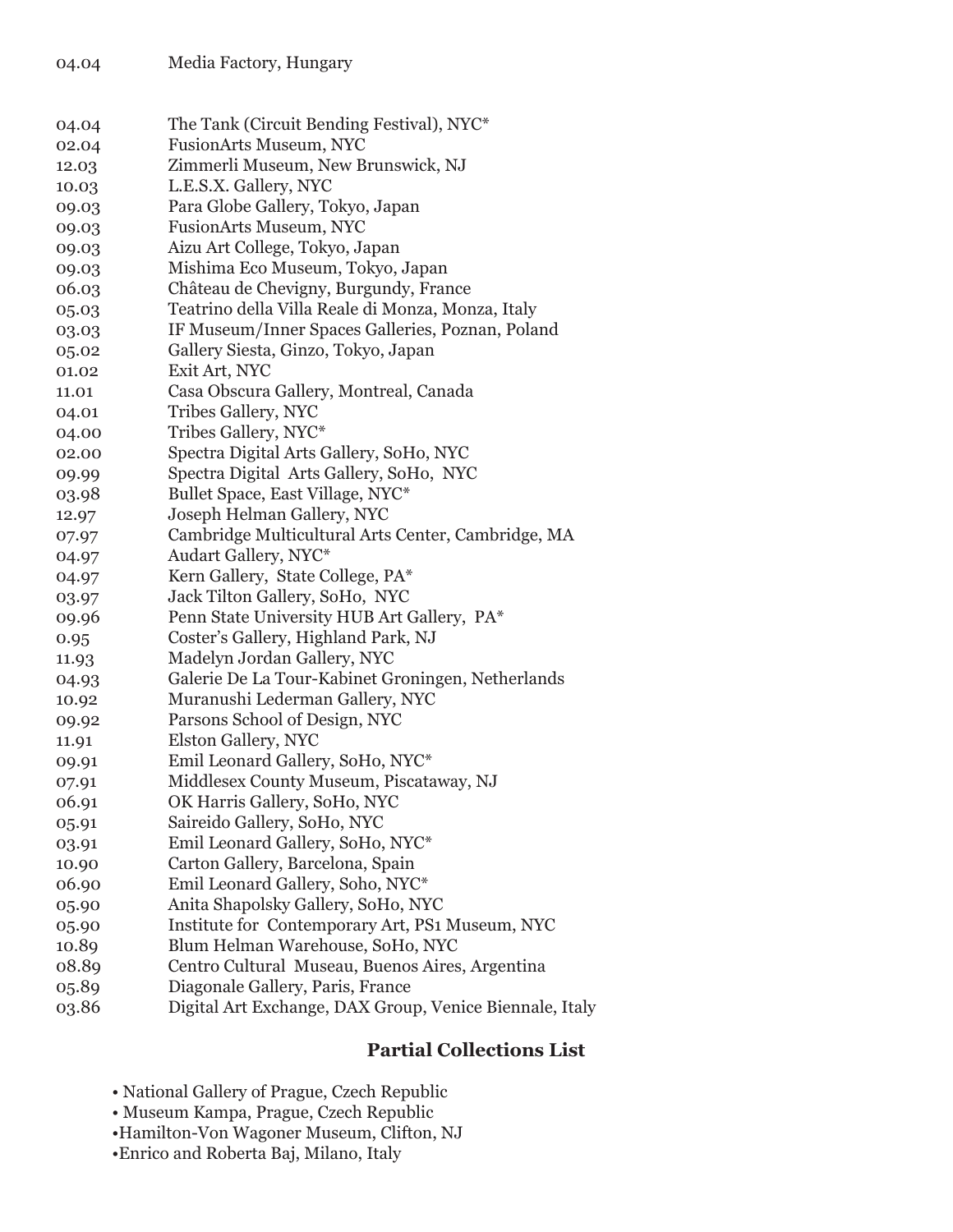•Galerie Art Témoin, Paris, France •Museum of Modern Art, Nice, France •Sandro Darnini, Plexus, Rome, Italy •Ivan Karp, O.K. Harris Gallery, NYC •Madonna, NYC •Ann Gibson, Baltimore, MA •Museum of Modern Art (Library), NYC •Kamin Foundation, Pittsburgh, PA •Whitney Museum of American Art Library, NYC •SUNY, Binghamton, NY •Guggenheim Museum Library, NYC •Rosa Easman, UBU Gallery, NYC •Joseph Melamed, Carimor Galleries, Israel •South Nassau Unitarian Church, Freeport, NY •Arts & Crafts Center, Pittsburgh, PA •Museum Da Imagem E Do Som, Sao Paolo, Brazil •Paterson Museum, Paterson, NJ •Ellis Island Museum, New York •Paco Das Artes, Sao Paolo, Brazil •Paolo Martini, Rome, Italy •Museum of Modern Art, Buenas Aires, Argentina •Bernhard Mayer-Hauser, Switzerland •Josh Weiss, Spectra Digital Gallery, NYC •Willem Brookman, Amsterdam, Netherlands •Chemical Bank, NYC •*The Days and Nights of Molly Dodd*, network television •*Crocodile Dundee II*, major cinematic release •Tyler School of Art, Philadelphia, PA •Dr. Maria Pulini, NYC •Manuel Cardia, Portugal

#### **Reviews and feature articles of Shalom's work have appeared in (Partial):**

*New York*: MTV, Good Morning America, NYC news broadcasts on Channels 2, 5, 7 & 11, NY 1, and Second Generation program, WNYC and WFMU, The Village Voice, New York Newsday, New York Guide, Red Tape #7, Back Stage Shoot, Downtown Magazine, East Side Weekly, New York City, Art Times, NY Press, Art World, Where in New York, Novoye Russkoye Slavo, National Poetry Magazine of the Lower East Side, Grand Street News, Gallery & Studio Magazine and Beyond Race *USA:* Northport Journal, Newark Star Ledger, Fad Magazine, The Miami News, Antiques, The Arts Weekly

*International***:** La Nazion, *Italy,* Panorama Magazine, *Italy*; Paris Free Voice, *France*; Folha De Sao Paulo, *Brazil*; O São Paulo E Gol, *Brazil*; Arte Magazine, *Italy*; Say Magazine, Arte Al Dia International, *Argentina*; World of Art, *Israel*; Art in China*, Shanghai, China*; Ecologia Dell Arte, by Enrico Baj, *Rizzoli books*

#### **Publications:**

*belle catastrophe,* 1997, Surge Graphix, NYC, publisher *ramblings of a death row inmate,* 2005, Converging Arts Media Organization, NYC, publisher *Up is Up But So is Down*, 2006, New York University Press, New York and London, publisher